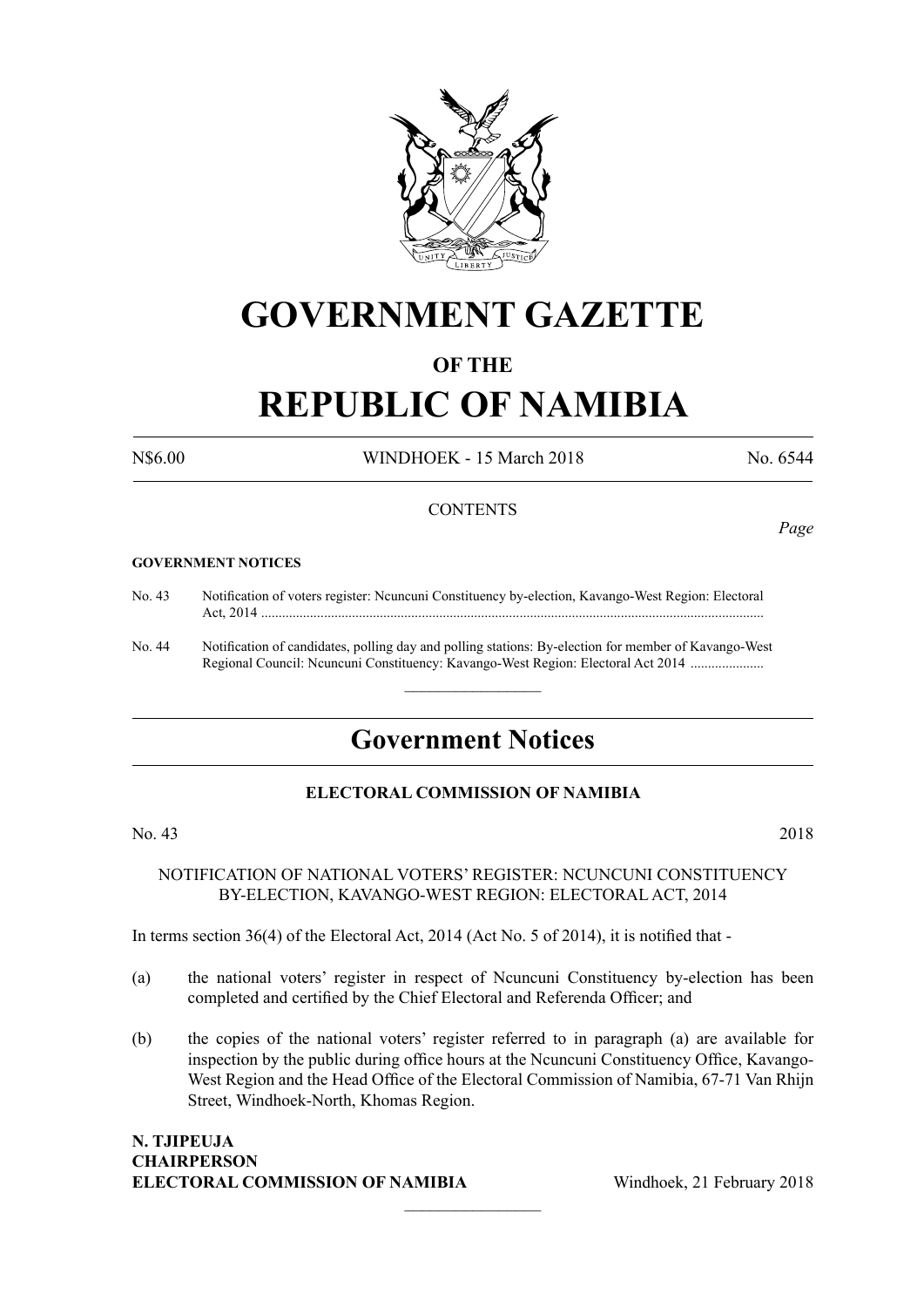#### **ELECTORAL COMMISSION OF NAMIBIA**

No. 44 2018

#### NOTIFICATION OF CANDIDATES, POLLING DAY AND POLLING STATIONS: BY-ELECTION FOR MEMBER OF KAVANGO-WEST REGIONAL COUNCIL: NCUNCUNI CONSTITUENCY: KAVANGO-WEST REGION: ELECTORAL ACT, 2014

In terms of section 82(5) of the Electoral Act, 2014 (Act No. 5 of 2014), it is made known that -

- (a) a poll must take place on 28 March 2018 from 07h00 until 21h00 for the election of a member of the Kavango-West Regional Council in respect of the Ncuncuni Constituency;
- (b) the persons whose names, voter registration numbers and residential addresses appear in Column 1 of the Schedule have, in terms of section 82(1), been declared to be duly nominated in respect of the by-election of a member referred to in paragraph (a) with an indication of the political party by whom each candidate was nominated;
- (c) in terms of section 89 polling stations have been established in respect of the election referred to in paragraph (a), at the places mentioned in Column 2 of the Schedule; and
- (d) under section 89(5) mobile polling stations have been provided, in respect of the election referred to in paragraph (a), and the places in terms of section 89(7) to be visited by the mobile polling stations during the polling period and the times at which the mobile polling stations must visit the places must be made known by a returning officer in a manner that he or she thinks fit and practical.

#### **N. Tjipueja Chairperson ELECTORAL COMMISSION OF NAMIBIA** Windhoek, 28 February 2018

|                |                                          | Column <sub>2</sub>             |                                             |                                        |                                                                                                                                                                                                                                                                                                                                                                                                               |
|----------------|------------------------------------------|---------------------------------|---------------------------------------------|----------------------------------------|---------------------------------------------------------------------------------------------------------------------------------------------------------------------------------------------------------------------------------------------------------------------------------------------------------------------------------------------------------------------------------------------------------------|
|                | PARTICULARS OF DULY NOMINATED CANDIDATES |                                 |                                             |                                        |                                                                                                                                                                                                                                                                                                                                                                                                               |
| <b>Surname</b> | <b>First names</b>                       | <b>Residential</b><br>address   | <b>Political</b><br>party                   | <b>Voter</b><br>registration<br>number | <b>POLLING STATIONS</b>                                                                                                                                                                                                                                                                                                                                                                                       |
| Mangundu       | Paulus<br>Kakoma<br>(male)               | Hamwayi<br>Village,<br>Neuneuni | All People's<br>Party (APP)                 | 51059010622                            | <b>Fixed Points:</b><br>101<br>- Ncumcara<br>Primary<br>School (Mile 20)<br>102 - Sitenda JP School<br>103 - Mavandje Primary<br>School<br>104 - Sharukwe Combined<br>School<br>105 - Frankilde N. Hamutenya<br>JP School (Singuruve)<br>106 - Neuneuni Primary<br>School<br>$107 -$<br>Hamweyi<br>Primary<br>School<br>108 - Neaute Primary School<br>109 - Frans Joseph N. Munango<br>JP School (Gewatinga) |
| Sindjanga      | Ritha<br>(female)                        | Sitenda<br>Village,<br>Neuneuni | <b>SWAPO Party</b><br>of Namibia<br>(SWAPO) | 14076341295                            |                                                                                                                                                                                                                                                                                                                                                                                                               |

#### **SCHEDULE**